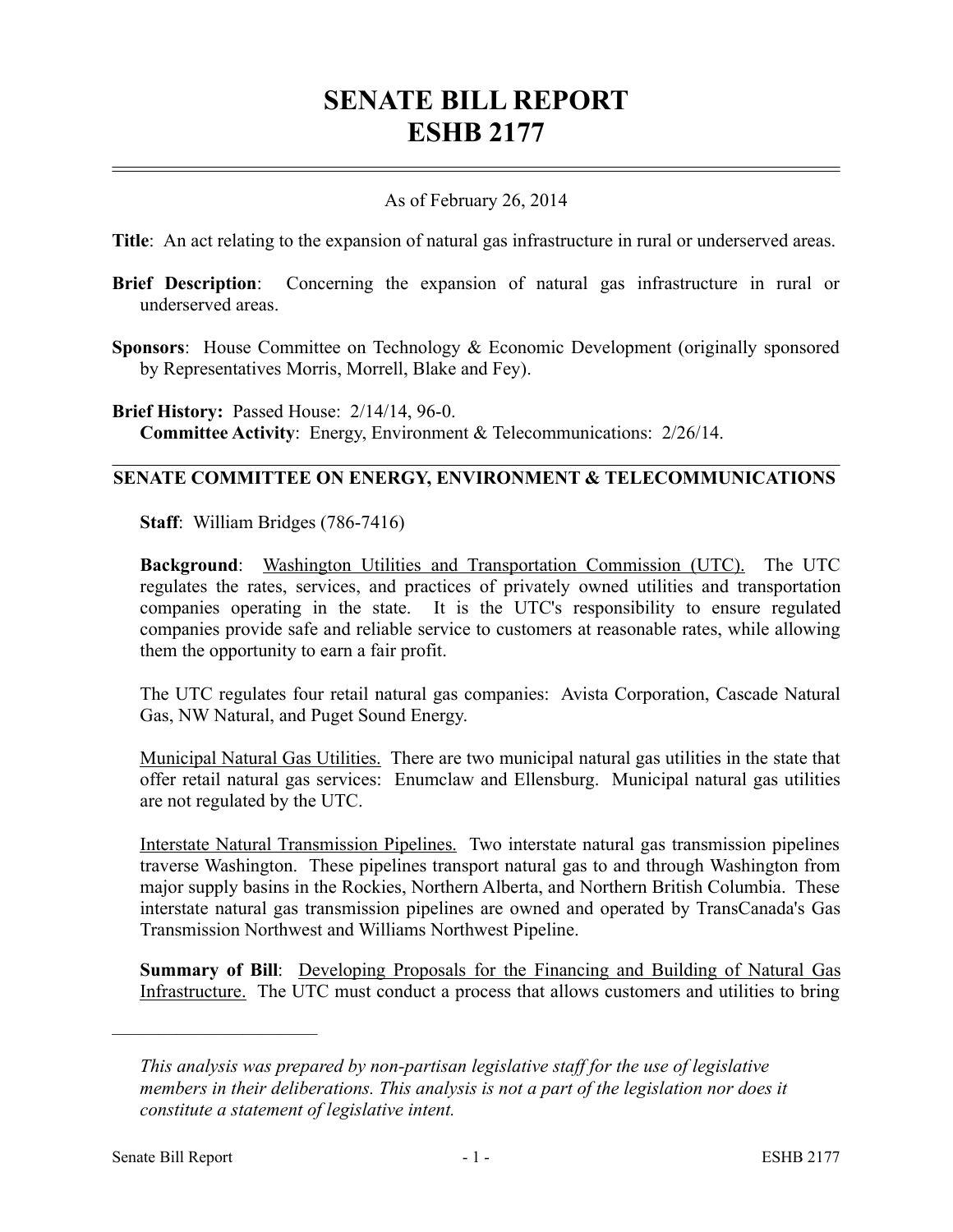forth innovative proposals for the financing and building of natural gas infrastructure. The goals of these innovative proposals are to:

- develop and implement alternatives to general rate case proceedings that will cause the extension or expansion of natural gas infrastructure to occur in order to serve some citizens of Washington;
- extend natural gas services to areas where woodstoves provide the primary source of residential heating;
- encourage the development of industrial land that lacks natural gas distribution infrastructure; and
- allow gas companies to recover the capital costs of the infrastructure over the life cycle of that infrastructure while mitigating the risk of stranded assets.

In developing and implementing alternatives to general rate case proceedings, the UTC must pursue alternatives that facilitate the extension or expansion of natural gas infrastructure to rural areas or urban areas referred to as donut holes that have insufficient or no access to natural gas as an energy resource. A donut hole is defined as an area within a utility's service territory that was underdeveloped when the natural gas system was built out. The previously underdeveloped area now includes homes, businesses, and institutional and industrial facilities that could use natural gas, but does not have access to natural gas services.

Requiring Rules to Promote Incremental Investments in Natural Gas Infrastructure. By July 1, 2015, the UTC must adopt rules that promote incremental investments in natural gas infrastructure expansions that by December 1, 2025:

- result in the residential conversion from wood or oil-fired boilers for space heating to natural gas, and the conversation from hog fuel and bunker fuel used in industrial processes to natural gas;
- produce \$250 million in pipeline expansion over a ten-year period, starting in 2015; and
- result in 50,000 residential natural gas conversions that currently use wood or oilfired boilers for space heating over a ten-year period, starting in 2015.

The progress toward meeting the milestones in the rules must be measured by the UTC and reported electronically to the Legislature every four years by December 1 until 2025. The UTC must use econometric modeling software produced by Regional Economic Models Incorporated in reporting on the milestones.

Financing Natural Gas Extensions. Natural gas companies must include in specified tariffs provisions requiring customers to pay for extending natural gas lines to their premises. The funds provided from the customer to the natural gas company are defined as an advance for construction. As additional customers are served off the extension, the company refunds to the initial customers any advances for construction throughout the service life of the extension.

Intent Language. Intent language provides, among other things, that it is the intent of the Legislature to provide mechanisms to ensure that as many parts of the state as possible have the economic opportunity to utilize natural gas as an energy resource to power businesses and heat homes.